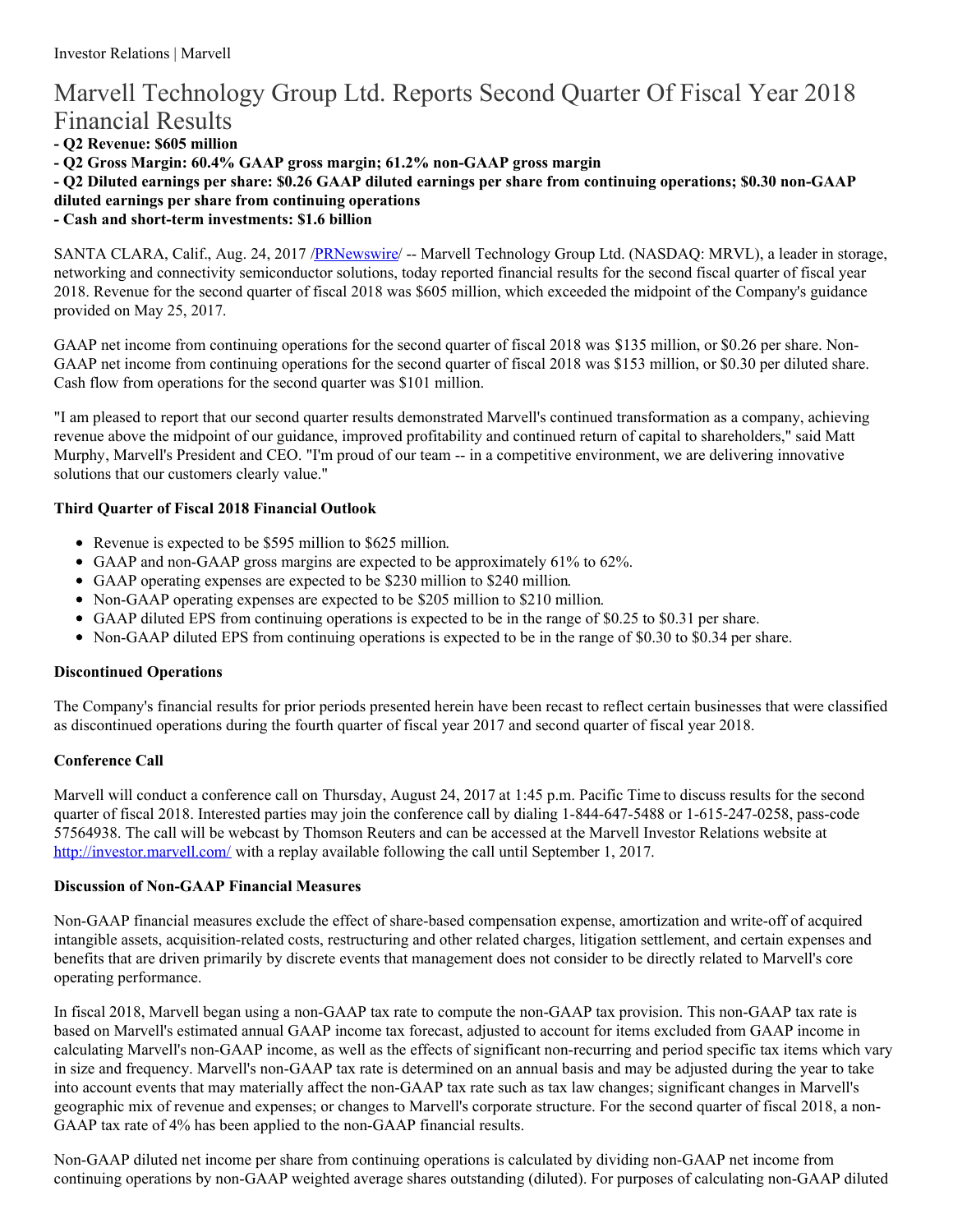net income per share, the GAAP weighted average shares outstanding (diluted) is adjusted to exclude the potential benefits of sharebased compensation expected to be incurred in future periods but not yet recognized in the financial statements. The expected compensation costs are treated as additional proceeds assumed to be used to repurchase shares under the GAAP treasury stock method.

Marvell believes that the presentation of non-GAAP financial measures provide important supplemental information to management and investors regarding financial and business trends relating to Marvell's financial condition and results of operations. While Marvell uses non-GAAP financial measures as a tool to enhance its understanding of certain aspects of its financial performance, Marvell does not consider these measures to be a substitute for, or superior to, financial measures calculated in accordance with GAAP. Consistent with this approach, Marvell believes that disclosing non-GAAP financial measures to the readers of its financial statements provides such readers with useful supplemental data that, while not a substitute for GAAP financial measures, allows for greater transparency in the review of its financial and operational performance.

Externally, management believes that investors may find Marvell's non-GAAP financial measures useful in their assessment of Marvell's operating performance and the valuation of Marvell. Internally, Marvell's non-GAAP financial measures are used in the following areas:

- Management's evaluation of Marvell's operating performance;
- Management's establishment of internal operating budgets;
- Management's performance comparisons with internal forecasts and targeted business models; and
- Management's determination of the achievement and measurement of certain performance-based equity awards (adjustments may vary from award to award).

Non-GAAP financial measures have limitations in that they do not reflect all of the costs associated with the operations of Marvell's business as determined in accordance with GAAP. As a result, you should not consider these measures in isolation or as a substitute for analysis of Marvell's results as reported under GAAP. Marvell expects to continue to incur expenses similar to the non-GAAP adjustments described above, and exclusion of these items from Marvell's non-GAAP net income should not be construed as an inference that these costs are unusual, infrequent or non-recurring.

#### **Forward-Looking Statements under the Private Securities Litigation Reform Act of 1995**

This press release contains forward-looking statements within the meaning of the federal securities laws that involve risks and uncertainties, including: Marvell's expectations regarding its third quarter of fiscal 2018 financial outlook; and Marvell's use of non-GAAP financial measures as important supplemental information. Words such as "anticipates," "expects," "intends," "plans," "projects," "believes," "seeks," "estimates," "can," "may," "will," "would" and similar expressions identify such forward-looking statements. These statements are not guarantees of results and should not be considered as an indication of future activity or future performance. Actual events or results may differ materially from those described in this press release due to a number of risks and uncertainties, including, but not limited to: Marvell's ability to successfully restructure its operations within its anticipated timeframe announced in November 2016 and with the anticipated amounts of costs and savings; Marvell's dependence upon the storage, networking and connectivity markets, which are highly cyclical and intensely competitive; the outcome of pending or future litigation and legal and regulatory proceedings; Marvell's dependence on a small number of customers; severe financial hardship or bankruptcy of one or more of Marvell's major customers; Marvell's ability and the ability of its customers to successfully compete in the markets in which it serves; Marvell's reliance on independent foundries and subcontractors for the manufacture, assembly and testing of its products; Marvell's ability and its customers' ability to develop new and enhanced products and the adoption of those products in the market; decreases in gross margin and results of operations in the future due to a number of factors; Marvell's ability to estimate customer demand and future sales accurately; Marvell's ability to scale its operations in response to changes in demand for existing or new products and services; the impact of international conflict and continued economic volatility in either domestic or foreign markets; the effects of transitioning to smaller geometry process technologies; the risks associated with manufacturing and selling a majority of products and customers' products outside of the United States; risks associated with acquisition and consolidation activity in the semiconductor industry; the impact of any change in the income tax laws in jurisdictions where Marvell operates and the loss of any beneficial tax treatment that Marvell currently enjoys; the effects of any potential acquisitions or investments; Marvell's ability to protect its intellectual property; the impact and costs associated with changes in international financial and regulatory conditions; Marvell's maintenance of an effective system of internal controls; and other risks detailed in Marvell's SEC filings from time to time. For other factors that could cause Marvell's results to vary from expectations, please see the risk factors identified in Marvell's Quarterly Report on Form 10-Q for the fiscal quarter ended April 29, 2017 as filed with the SEC on June 5, 2017, and other factors detailed from time to time in Marvell's filings with the SEC. Marvell undertakes no obligation to revise or update publicly any forward-looking statements.

#### **About Marvell**

Marvell first revolutionized the digital storage industry by moving information at speeds never thought possible. Today, that same breakthrough innovation remains at the heart of the Company's storage, networking and connectivity solutions. With leading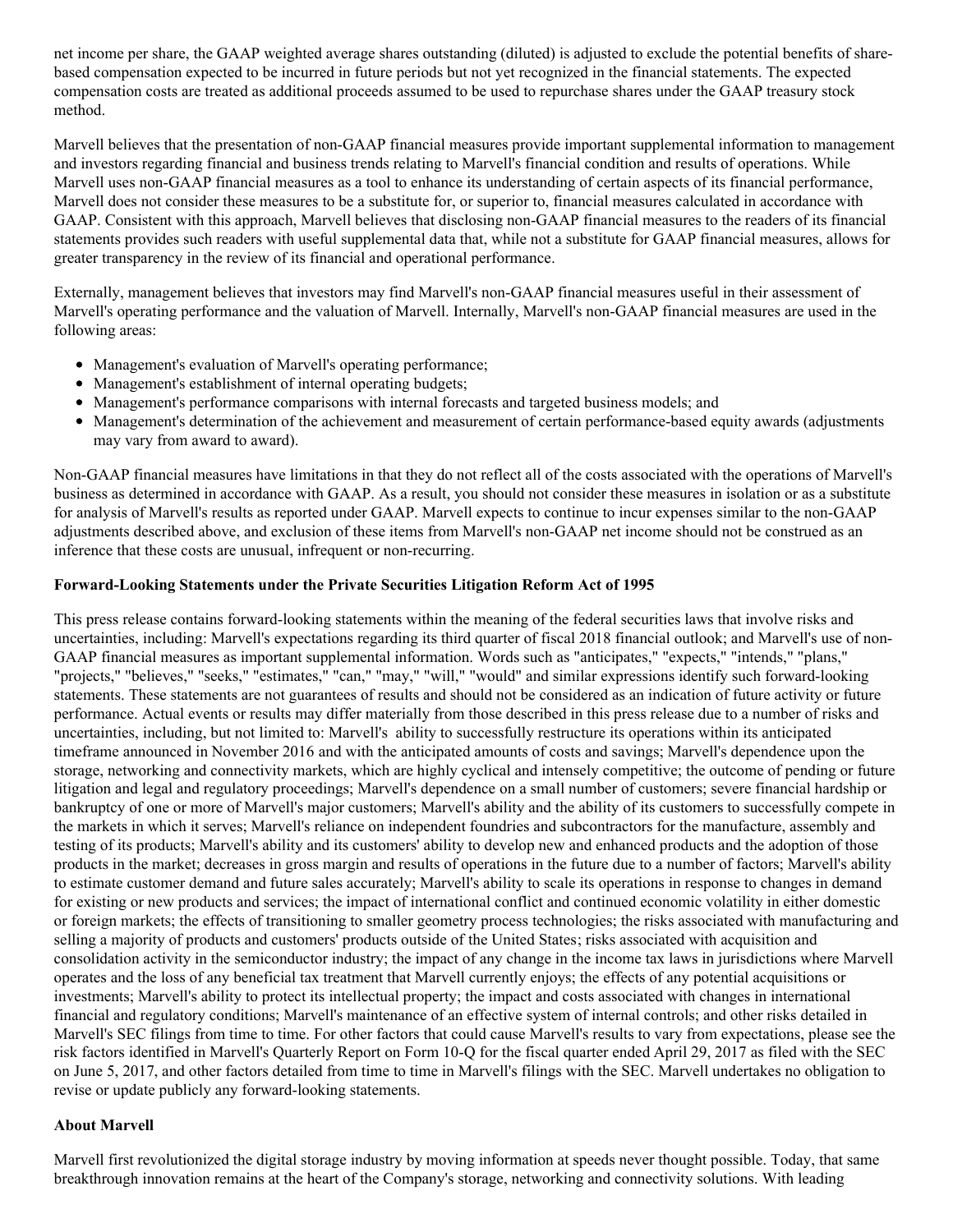intellectual property and deep system-level knowledge, Marvell's semiconductor solutions continue to transform the enterprise, cloud, automotive, industrial, and consumer markets. To learn more, visit: [www.marvell.com](http://www.marvell.com).

# *Marvell ® and the Marvell logo are registered trademarks of Marvell and/or its af iliates.*

### **Marvell Technology Group Ltd. Condensed Consolidated Statements of Operations (Unaudited) (In thousands, except per share amounts)**

|                                 | <b>Three Months Ended</b> |                      |               |                |             |                      | <b>Six Months Ended</b>  |                      |              |                      |
|---------------------------------|---------------------------|----------------------|---------------|----------------|-------------|----------------------|--------------------------|----------------------|--------------|----------------------|
|                                 |                           | <b>July 29, 2017</b> |               | April 29, 2017 |             | <b>July 30, 2016</b> |                          | <b>July 29, 2017</b> |              | <b>July 30, 2016</b> |
| Net revenue                     | \$                        | 604,750              | \$            | 572,709        | \$          | 597,346              | \$                       | 1,177,459            | \$           | 1,110,979            |
| Cost of goods sold              |                           | 239,572              |               | 227,198        |             | 270,427              |                          | 466,770              |              | 510,360              |
| Gross profit                    |                           | 365,178              |               | 345,511        |             | 326,919              |                          | 710,689              |              | 600,619              |
| Operating expenses:             |                           |                      |               |                |             |                      |                          |                      |              |                      |
| Research and                    |                           |                      |               |                |             |                      |                          |                      |              |                      |
| development                     |                           | 180,871              |               | 188,096        |             | 207,943              |                          | 368,967              |              | 427,351              |
| Selling, general and            |                           |                      |               |                |             |                      |                          |                      |              |                      |
| administrative                  |                           | 55,659               |               | 55,104         |             | 67,896               |                          | 110,763              |              | 131,964              |
| Restructuring related           |                           |                      |               |                |             |                      |                          |                      |              |                      |
| charges                         |                           | 4,285                |               | 886            |             | 721                  |                          | 5,171                |              | 5,162                |
| Total operating                 |                           |                      |               |                |             |                      |                          |                      |              |                      |
| expenses                        |                           | 240,815              |               | 244,086        |             | 276,560              |                          | 484,901              |              | 564,477              |
| Operating income                |                           | 124,363              |               | 101,425        |             | 50,359               |                          | 225,788              |              | 36,142               |
| Interest and other income, net  |                           | 7,188                |               | 3,333          |             | 6,284                |                          | 10,521               |              | 7,772                |
| Income from continuing          |                           |                      |               |                |             |                      |                          |                      |              |                      |
| operations before income taxes  |                           | 131,551              |               | 104,758        |             | 56,643               |                          | 236,309              |              | 43,914               |
| Provision (benefit) for income  |                           |                      |               |                |             |                      |                          |                      |              |                      |
| taxes                           |                           | (3,899)              |               | 5,166          |             | (5,823)              |                          | 1,267                |              | (11,260)             |
| Income from continuing          |                           |                      |               |                |             |                      |                          |                      |              |                      |
| operations                      |                           | 135,450              |               | 99,592         |             | 62,466               |                          | 235,042              |              | 55,174               |
| Income (loss) from              |                           |                      |               |                |             |                      |                          |                      |              |                      |
| discontinued operations, net of |                           |                      |               |                |             |                      |                          |                      |              |                      |
| tax                             |                           | 29,809               |               | 7,029          |             | (11,161)             |                          | 36,838               |              | (26, 548)            |
| Net income                      | $\mathbb{S}$              | 165,259              | $\mathsf{\$}$ | 106,621        | \$          | 51,305               | $\mathsf{\$}$            | 271,880              | $\mathbb S$  | 28,626               |
| Net income (loss) per share $-$ |                           |                      |               |                |             |                      |                          |                      |              |                      |
| Basic:                          |                           |                      |               |                |             |                      |                          |                      |              |                      |
| Continuing operations           | \$                        | 0.27                 | \$            | 0.20           | $\$$        | 0.12                 | \$                       | 0.47                 | \$           | 0.11                 |
| Discontinued operations         | $\sqrt{\frac{2}{n}}$      | 0.06                 | $\mathbb{S}$  | 0.01           | $\$$        | (0.02)               | $\overline{\mathcal{S}}$ | 0.07                 | $\mathbb S$  | (0.05)               |
| Net income per share - basic    | $\mathbb S$               | 0.33                 | $\mathbb{S}$  | 0.21           | $\$$        | 0.10                 | $\mathbb S$              | 0.54                 | $\mathbb S$  | 0.06                 |
| Net income (loss) per share —   |                           |                      |               |                |             |                      |                          |                      |              |                      |
| Diluted:                        |                           |                      |               |                |             |                      |                          |                      |              |                      |
| Continuing operations           | \$                        | 0.26                 | \$            | 0.19           | \$          | 0.12                 | \$                       | 0.46                 | \$           | 0.11                 |
| Discontinued operations         | \$                        | 0.06                 | \$            | 0.02           | \$          | (0.02)               | $\mathbb S$              | 0.07                 | $\mathbb S$  | (0.05)               |
| Net income per share - diluted  | $\overline{\mathcal{S}}$  | 0.32                 | $\mathbb S$   | 0.21           | $\mathbb S$ | 0.10                 | $\sqrt{\frac{2}{3}}$     | 0.53                 | $\mathbb{S}$ | 0.06                 |
| Weighted average shares:        |                           |                      |               |                |             |                      |                          |                      |              |                      |
| <b>Basic</b>                    |                           | 500,817              |               | 503,790        |             | 511,235              |                          | 502,303              |              | 510,014              |
| Diluted                         |                           | 510,309              |               | 517,592        |             | 514,314              |                          | 513,951              |              | 513,669              |

**Marvell Technology Group Ltd. Condensed Consolidated Balance Sheets (Unaudited)**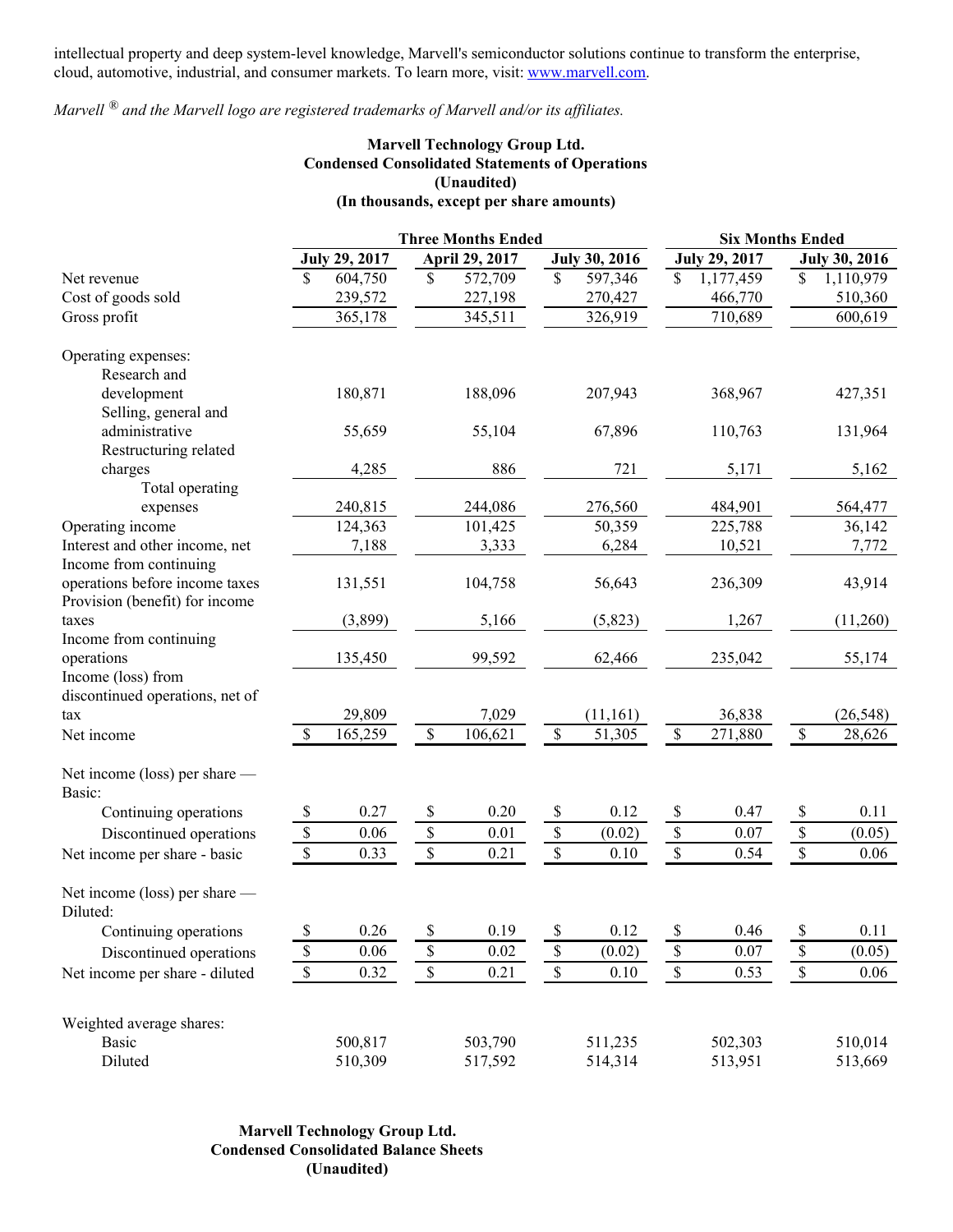### **(In thousands)**

|                                                                     |              | <b>July 29,</b><br>2017 |               | January 28,<br>2017 |  |  |
|---------------------------------------------------------------------|--------------|-------------------------|---------------|---------------------|--|--|
| <b>Assets</b>                                                       |              |                         |               |                     |  |  |
| Current assets:                                                     |              |                         |               |                     |  |  |
| Cash and cash equivalents                                           | \$           | 630,501                 | \$            | 814,092             |  |  |
| Short-term investments                                              |              | 943,006                 |               | 854,268             |  |  |
| Accounts receivable, net                                            |              | 371,697                 |               | 335,384             |  |  |
| Inventories                                                         |              | 175,355                 |               | 170,842             |  |  |
| Prepaid expenses and other current assets                           |              | 46,491                  |               | 58,771              |  |  |
| Assets held for sale                                                |              | 41,896                  |               | 57,077              |  |  |
| Total current assets                                                |              | 2,208,946               |               | 2,290,434           |  |  |
| Property and equipment, net                                         |              | 235,354                 |               | 243,397             |  |  |
| Goodwill and acquired intangible assets, net                        |              | 1,994,743               |               | 1,996,880           |  |  |
| Other non-current assets                                            |              | 148,407                 |               | 117,939             |  |  |
| <b>Total</b> assets                                                 | $\mathbb{S}$ | 4,587,450               | $\mathcal{S}$ | 4,648,650           |  |  |
| <b>Liabilities and Shareholders' Equity</b><br>Current liabilities: |              |                         |               |                     |  |  |
| Accounts payable                                                    | \$           | 153,862                 | \$            | 143,484             |  |  |
| Accrued liabilities                                                 |              | 106,351                 |               | 143,491             |  |  |
| Accrued employee compensation                                       |              | 131,272                 |               | 139,647             |  |  |
| Deferred income                                                     |              | 70,063                  |               | 63,976              |  |  |
| Liabilities held for sale                                           |              | 1,015                   |               | 5,818               |  |  |
| Total current liabilities                                           |              | 462,563                 |               | 496,416             |  |  |
| Non-current income taxes payable                                    |              | 55,714                  |               | 60,646              |  |  |
| Other non-current liabilities                                       |              | 95,076                  |               | 63,937              |  |  |
| Total liabilities                                                   |              | 613,353                 |               | 620,999             |  |  |
| Shareholders' equity:                                               |              |                         |               |                     |  |  |
| Common stock                                                        |              | 991                     |               | 1,012               |  |  |
| Additional paid-in capital                                          |              | 2,752,541               |               | 3,016,775           |  |  |
| Accumulated other comprehensive income                              |              | 899                     |               | 23                  |  |  |
| Retained earnings                                                   |              | 1,219,666               |               | 1,009,841           |  |  |
| Total shareholders' equity                                          |              | 3,974,097               |               | 4,027,651           |  |  |
| Total liabilities and shareholders' equity                          | \$           | 4,587,450               | \$            | 4,648,650           |  |  |

### **Marvell Technology Group Ltd. Condensed Consolidated Statements of Cash Flows (Unaudited) (In thousands)**

|                                                 | <b>Three Months Ended</b> |               |    | <b>Six Months Ended</b> |                      |           |                      |          |
|-------------------------------------------------|---------------------------|---------------|----|-------------------------|----------------------|-----------|----------------------|----------|
|                                                 |                           | July 29, 2017 |    | <b>July 30, 2016</b>    | <b>July 29, 2017</b> |           | <b>July 30, 2016</b> |          |
| Cash flows from operating activities:           |                           |               |    |                         |                      |           |                      |          |
| Net income                                      | \$                        | 165,259       | \$ | 51,305                  | <sup>\$</sup>        | 271,880   | \$                   | 28,626   |
| Adjustments to reconcile net income to net cash |                           |               |    |                         |                      |           |                      |          |
| provided by (used in) operating activities:     |                           |               |    |                         |                      |           |                      |          |
| Depreciation and amortization                   |                           | 20,444        |    | 26,866                  |                      | 41,186    |                      | 53,980   |
| Share-based compensation                        |                           | 22,422        |    | 37,196                  |                      | 46,439    |                      | 61,649   |
| Amortization and write-off of acquired          |                           | 1,065         |    | 2,946                   |                      | 2,136     |                      | 5,892    |
| intangible assets                               |                           |               |    |                         |                      |           |                      |          |
| Deferred income taxes                           |                           | 2,008         |    | 53                      |                      | 2,791     |                      | (2, 423) |
| Excess tax benefits from share-based            |                           |               |    |                         |                      |           |                      |          |
| compensation                                    |                           |               |    | (5)                     |                      |           |                      | (5)      |
| Gain on sale of businesses                      |                           | (39,309)      |    |                         |                      | (47, 464) |                      |          |
| Other                                           |                           | (1, 551)      |    | 718                     |                      | (1,886)   |                      | 2,975    |
| Changes in assets and liabilities:              |                           |               |    |                         |                      |           |                      |          |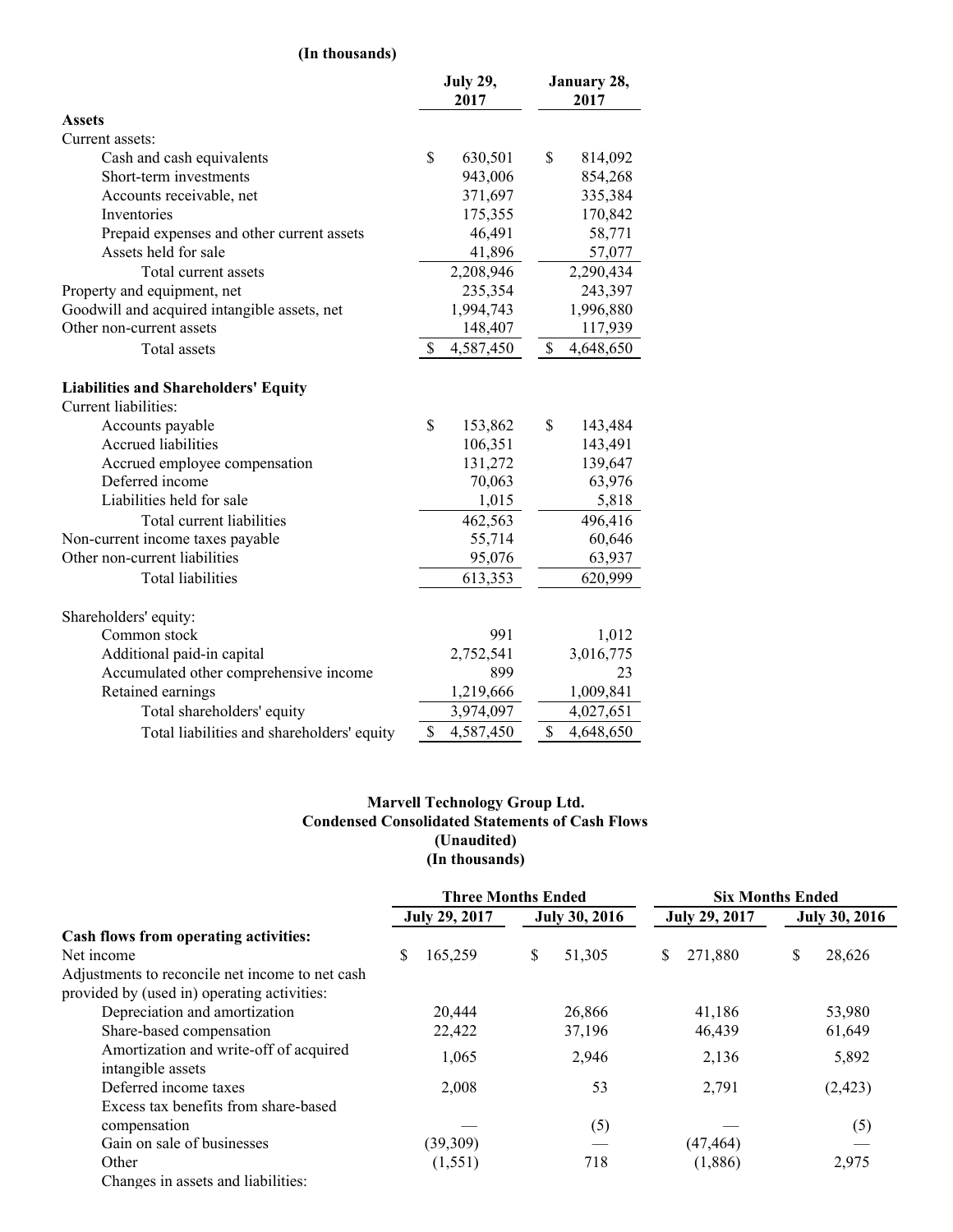| Accounts receivable                         | (14, 550)       | (68,025)                | (36,313)      | (25, 383)                |
|---------------------------------------------|-----------------|-------------------------|---------------|--------------------------|
| Inventories                                 | (3,170)         | (6,364)                 | (14, 712)     | 7,234                    |
| Prepaid expenses and other assets           | 2,460           | 6,605                   | 8,882         | (6,612)                  |
| Accounts payable                            | (27, 455)       | 20,437                  | 3,968         | 40,359                   |
| Accrued liabilities and other non-          |                 |                         |               |                          |
| current liabilities                         | (21,793)        | (7, 741)                | (33, 418)     | (30,243)                 |
| Carnegie Mellon University                  |                 |                         |               |                          |
| accrued litigation settlement $(a)$         |                 |                         |               | (736,000)                |
| Accrued employee compensation               | (846)           | (22, 270)               | (8,375)       | (15, 118)                |
| Deferred income                             | (3,732)         | 17,561                  | 1,284         | 16,327                   |
| Net cash provided by (used                  |                 |                         |               |                          |
| in) operating activities                    | 101,252         | 59,282                  | 236,398       | (598, 742)               |
| Cash flows from investing activities:       |                 |                         |               |                          |
| Purchases of available-for-sale securities  | (177, 811)      | (110, 358)              | (376, 227)    | (203, 723)               |
| Sales of available-for-sale securities      | 37,936          | 67,824                  | 116,700       | 340,095                  |
| Maturities of available-for-sale securities | 87,376          | 48,682                  | 169,611       | 146,470                  |
| Purchase of time deposits                   | (75,000)        | (75,000)                | (150,000)     | (125,000)                |
| Maturities of time deposits                 | 75,000          |                         | 150,000       |                          |
| Return of investment from privately-held    |                 |                         |               |                          |
| companies                                   | 2,388           |                         | 2,388         |                          |
| Purchases of technology licenses            | (608)           | (3,995)                 | (1,701)       | (8,045)                  |
| Purchases of property and equipment         | (4,020)         | (12,509)                | (14,046)      | (24, 377)                |
| Net proceeds from sale of businesses        | 42,000          |                         | 72,229        |                          |
| Net cash provided by (used                  |                 |                         |               |                          |
| in) investing activities                    | (12, 739)       | (85,356)                | (31,046)      | 125,420                  |
| Cash flows from financing activities:       |                 |                         |               |                          |
| Repurchases of common stock                 | (221, 265)      |                         | (387, 558)    |                          |
| Proceeds from employee stock plans          | 77,872          | 244                     | 97,811        | 559                      |
| Minimum tax withholding paid on behalf      |                 |                         |               |                          |
| of employees for net share settlement       | (3,005)         | (112)                   | (24, 814)     | (15,382)                 |
| Dividend payments to shareholders           | (30,095)        | (30,675)                | (60,086)      | (61, 136)                |
| Payments on technology license              |                 |                         |               |                          |
| obligations                                 | (7, 481)        | (4,858)                 | (14,296)      | (10, 152)                |
| Excess tax benefits from share-based        |                 |                         |               |                          |
| compensation                                |                 | 5                       |               | 5                        |
| Net cash used in financing                  |                 |                         |               |                          |
| activities                                  | (183, 974)      | (35,396)                | (388, 943)    | (86,106)                 |
| Net decrease in cash and cash equivalents   | (95, 461)       | (61, 470)               | (183, 591)    | (559, 428)               |
| Cash and cash equivalents at beginning of   |                 |                         |               |                          |
| period                                      | 725,962         | 780,222                 | 814,092       | 1,278,180                |
| Cash and cash equivalents at end of period  | $\$$<br>630,501 | $\mathbb{S}$<br>718,752 | \$<br>630,501 | $\mathsf{\$}$<br>718,752 |

*(a)* The Company paid \$750.0 million to Carnegie Mellon University in connection with a litigation settlement agreement reached in February 2016.

### **Marvell Technology Group Ltd. Reconciliations from GAAP to Non-GAAP (Unaudited) (In thousands, except per share amounts)**

|                                      |                      | <b>Three Months Ended</b> | <b>Six Months Ended</b> |               |                      |  |  |
|--------------------------------------|----------------------|---------------------------|-------------------------|---------------|----------------------|--|--|
|                                      | <b>July 29, 2017</b> | <b>April 29, 2017</b>     | <b>July 30, 2016</b>    | July 29, 2017 | <b>July 30, 2016</b> |  |  |
| GAAP gross profit:<br>Special items: | 365,178              | 345,511                   | 326.919                 | 710.689       | 600,619              |  |  |
| Share-based<br>compensation          | l.810                | 1.426                     | 2,720                   | 3,236         | 4.504                |  |  |
| Other cost of                        |                      |                           |                         |               |                      |  |  |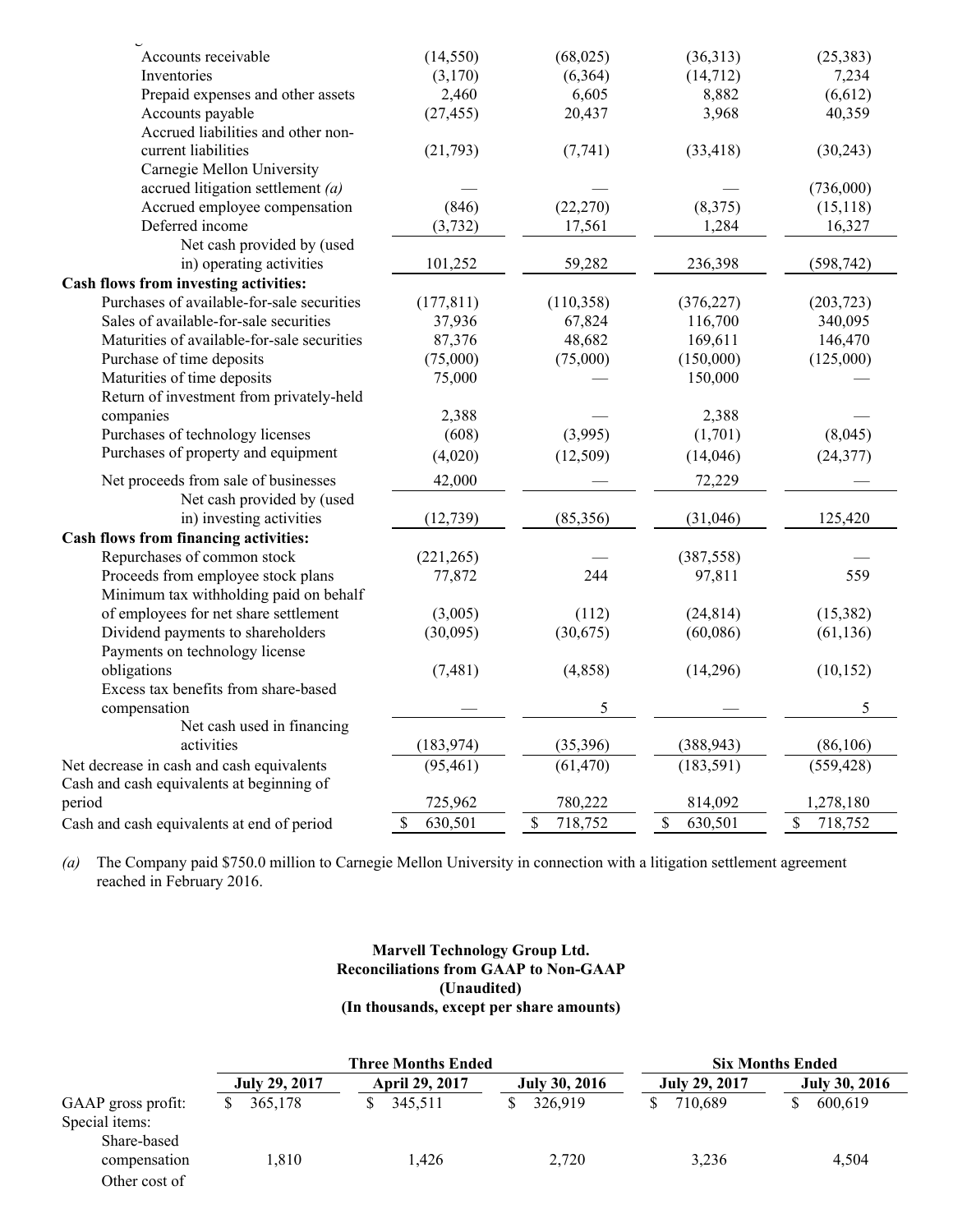| goods sold<br>(a)<br>Total special items                                     |              | 3,000<br>4,810 |               | 1,426         |               | 2,720            |               |      | 3,000<br>6,236 |               | 4,504         |               |
|------------------------------------------------------------------------------|--------------|----------------|---------------|---------------|---------------|------------------|---------------|------|----------------|---------------|---------------|---------------|
| Non-GAAP gross                                                               |              |                |               |               |               |                  |               |      |                |               |               |               |
| profit                                                                       | <sup>S</sup> | 369,988        |               | \$<br>346,937 |               | \$<br>329,639    |               | \$   | 716,925        |               | \$<br>605,123 |               |
| <b>GAAP</b> gross<br>margin<br>Non-GAAP gross                                |              | 60.4           | $\frac{0}{0}$ | 60.3          | $\frac{0}{0}$ | 54.7             | $\frac{0}{0}$ |      | 60.4           | $\frac{0}{0}$ | 54.1          | $\frac{0}{0}$ |
| margin                                                                       |              | 61.2           | $\frac{0}{0}$ | 60.6          | $\frac{0}{0}$ | 55.2             | $\frac{0}{0}$ |      | 60.9           | $\frac{0}{0}$ | 54.5          | $\frac{0}{0}$ |
| <b>Total GAAP</b><br>operating expenses                                      | \$           | 240,815        |               | \$<br>244,086 |               | \$<br>276,560    |               | \$   | 484,901        |               | \$<br>564,477 |               |
| Special items:<br>Share-based                                                |              |                |               |               |               |                  |               |      |                |               |               |               |
| compensation<br>Restructuring<br>related                                     |              | (19, 557)      |               | (20,313)      |               | (30, 359)        |               |      | (39, 870)      |               | (50,003)      |               |
| charges $(b)$<br>Amortization<br>of and write-<br>off acquired<br>intangible |              | (4,285)        |               | (886)         |               | (721)            |               |      | (5,171)        |               | (5,162)       |               |
| assets<br>Other<br>operating                                                 |              | (1,065)        |               | (1,071)       |               | (2,299)          |               |      | (2, 136)       |               | (4,597)       |               |
| expenses (c)                                                                 |              | (1,687)        |               | (2,303)       |               | 13               |               |      | (3,990)        |               | (1,229)       |               |
| Total special items<br>Total non-GAAP                                        |              | (26, 594)      |               | (24, 573)     |               | (33, 366)        |               |      | (51, 167)      |               | (60, 991)     |               |
| operating expenses                                                           | \$           | 214,221        |               | \$<br>219,513 |               | \$<br>243,194    |               | $\$$ | 433,734        |               | \$<br>503,486 |               |
| GAAP operating<br>margin<br>Other cost of                                    |              | 20.6           | $\frac{0}{0}$ | 17.7          | $\frac{0}{0}$ | $8.4\frac{9}{6}$ |               |      | 19.2           | $\frac{0}{0}$ | 3.3           | $\frac{0}{0}$ |
| goods sold<br>(a)                                                            |              | 0.5            | $\frac{0}{0}$ |               | $\frac{0}{0}$ |                  | $\frac{0}{0}$ |      | 0.3            | $\frac{0}{0}$ |               | $\frac{0}{0}$ |
| Share-based<br>compensation<br>Restructuring                                 |              | 3.5            | $\frac{0}{0}$ | 3.8           | $\frac{0}{0}$ | 5.5              | $\frac{0}{0}$ |      | 3.7            | $\frac{0}{0}$ | 4.9           | $\frac{0}{0}$ |
| related<br>charges $(b)$<br>Amortization<br>and write-off<br>of acquired     |              | 0.7            | $\frac{0}{0}$ | 0.2           | $\frac{0}{0}$ | 0.1              | $\frac{0}{0}$ |      | $0.4\,$        | $\frac{0}{0}$ | $0.5\,$       | $\frac{0}{0}$ |
| intangible<br>assets<br>Other                                                |              | 0.2            | $\frac{0}{0}$ | 0.2           | $\frac{0}{0}$ | $0.5 \t%$        |               |      | $0.2\,$        | $\frac{0}{0}$ | 0.3           | $\frac{0}{0}$ |
| operating<br>expenses $(c)$                                                  |              | 0.3            | $\frac{0}{0}$ | 0.3           | $\frac{0}{0}$ |                  | $\%$          |      | 0.3            | $\%$          | 0.1           | $\frac{0}{0}$ |
| Non-GAAP<br>operating margin                                                 |              | 25.8           | $\frac{0}{0}$ | 22.2          | $\frac{0}{0}$ | 14.5             | $\%$          |      | 24.1           | $\frac{0}{0}$ | 9.1           | $\%$          |
| GAAP interest and<br>other income, net                                       | \$           | 7,188          |               | \$<br>3,333   |               | \$<br>6,284      |               | \$   | 10,521         |               | \$<br>7,772   |               |

O th e r c o s t o f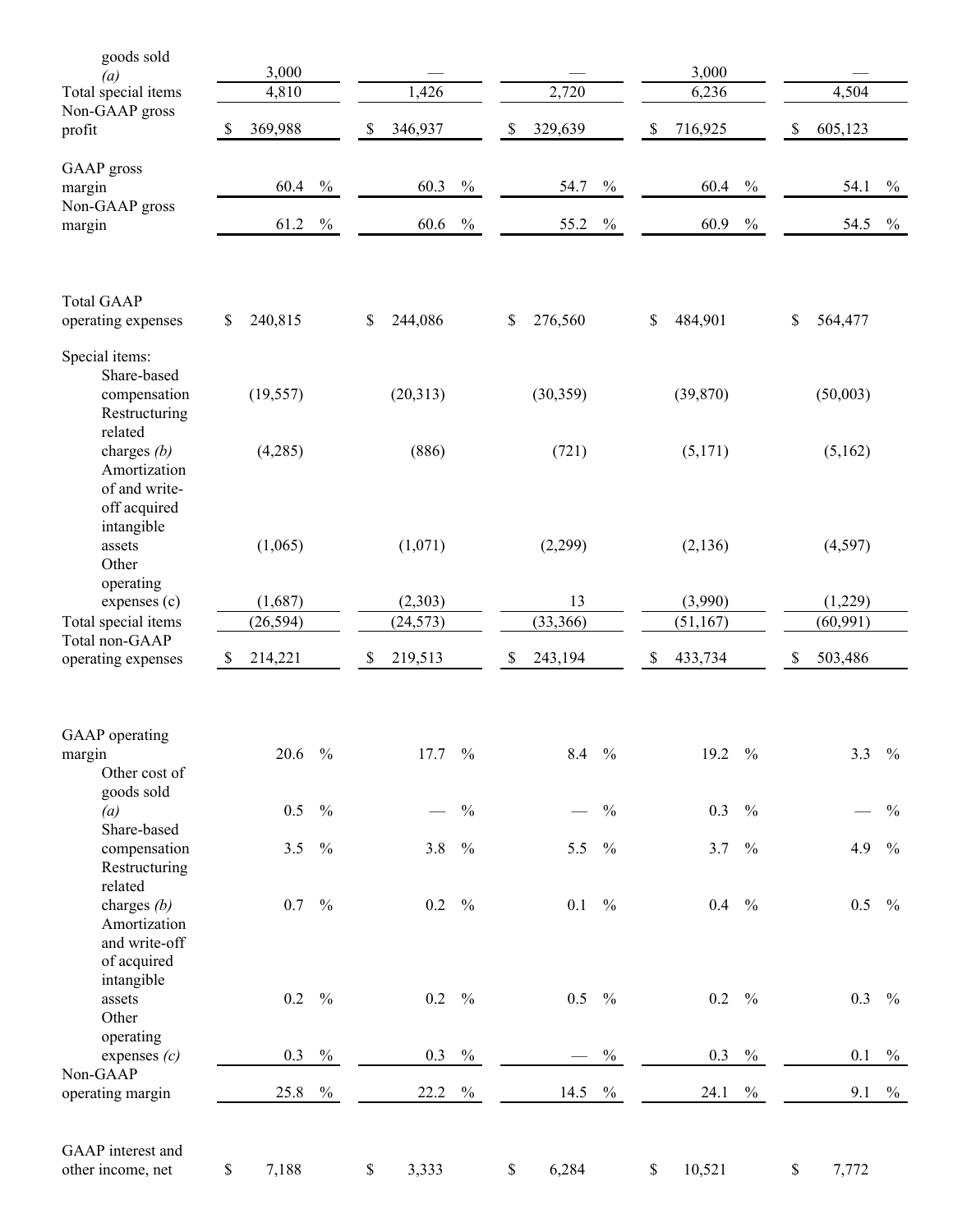| Special items:<br>Restructuring         |                         |               |                       |               |                       |
|-----------------------------------------|-------------------------|---------------|-----------------------|---------------|-----------------------|
| related items                           |                         |               |                       |               |                       |
| (d)                                     | (3,085)                 |               |                       | (3,085)       |                       |
| Total special items                     | (3,085)                 |               |                       | (3,085)       |                       |
| Total non-GAAP                          |                         |               |                       |               |                       |
| interest and other                      |                         |               |                       |               |                       |
| income, net                             | 4,103<br>$\mathbb{S}$   | 3,333<br>\$   | 6,284<br>$\$$         | $\$$<br>7,436 | 7,772<br>\$           |
|                                         |                         |               |                       |               |                       |
|                                         |                         |               |                       |               |                       |
| GAAP net income                         | 165,259<br>\$           | \$<br>106,621 | $\mathbb S$<br>51,305 | 271,880<br>\$ | $\mathbb S$<br>28,626 |
| Loss                                    |                         |               |                       |               |                       |
| (income)<br>from                        |                         |               |                       |               |                       |
| discontinued                            |                         |               |                       |               |                       |
| operations,                             |                         |               |                       |               |                       |
| net of tax                              | (29, 809)               | (7,029)       | 11,161                | (36, 838)     | 26,548                |
| GAAP net income                         |                         |               |                       |               |                       |
| from continuing                         | 135,450                 | 99,592        | 62,466                | 235,042       | 55,174                |
| operations<br>Special items:            |                         |               |                       |               |                       |
| Other cost of                           |                         |               |                       |               |                       |
| goods sold                              |                         |               |                       |               |                       |
| (a)                                     | 3,000                   |               |                       | 3,000         |                       |
| Share-based<br>compensation             | 21,367                  | 21,739        | 33,079                | 43,106        | 54,507                |
| Restructuring                           |                         |               |                       |               |                       |
| related                                 |                         |               |                       |               |                       |
| charges $(b)$                           | 1,200                   | 886           | 721                   | 2,086         | 5,162                 |
| Amortization                            |                         |               |                       |               |                       |
| of and write-<br>off acquired           |                         |               |                       |               |                       |
| intangible                              |                         |               |                       |               |                       |
| assets                                  | 1,065                   | 1,071         | 2,299                 | 2,136         | 4,597                 |
| Other                                   |                         |               |                       |               |                       |
| operating                               |                         |               |                       |               |                       |
| expenses $(c)$<br>Pre-tax total special | 1,687                   | 2,303         | (13)                  | 3,990         | 1,229                 |
| items                                   | 28,319                  | 25,999        | 36,086                | 54,318        | 65,495                |
| Other income                            |                         |               |                       |               |                       |
| tax effects                             |                         |               |                       |               |                       |
| and<br>adjustments                      |                         |               |                       |               |                       |
| (e)                                     | (10, 298)               | (64)          |                       | (10, 362)     | (1,071)               |
| Non-GAAP net                            |                         |               |                       |               |                       |
| income from                             |                         |               |                       |               |                       |
| continuing                              |                         |               |                       |               |                       |
| operations                              | 153,471<br>$\mathbb{S}$ | 125,527<br>\$ | 98,552<br>\$          | 278,998<br>\$ | 119,598<br>\$         |
|                                         |                         |               |                       |               |                       |
|                                         |                         |               |                       |               |                       |
| Weighted average                        |                         |               |                       |               |                       |
| shares — basic                          | 500,817                 | 503,790       | 511,235               | 502,303       | 510,014               |
| Weighted average<br>shares - diluted    | 510,309                 | 517,592       | 514,314               | 513,951       | 513,669               |
| Non-GAAP                                |                         |               |                       |               |                       |
| weighted average                        |                         |               |                       |               |                       |
| shares — diluted $(f)$                  | 519,438                 | 523,154       | 526,453               | 521,296       | 524,408               |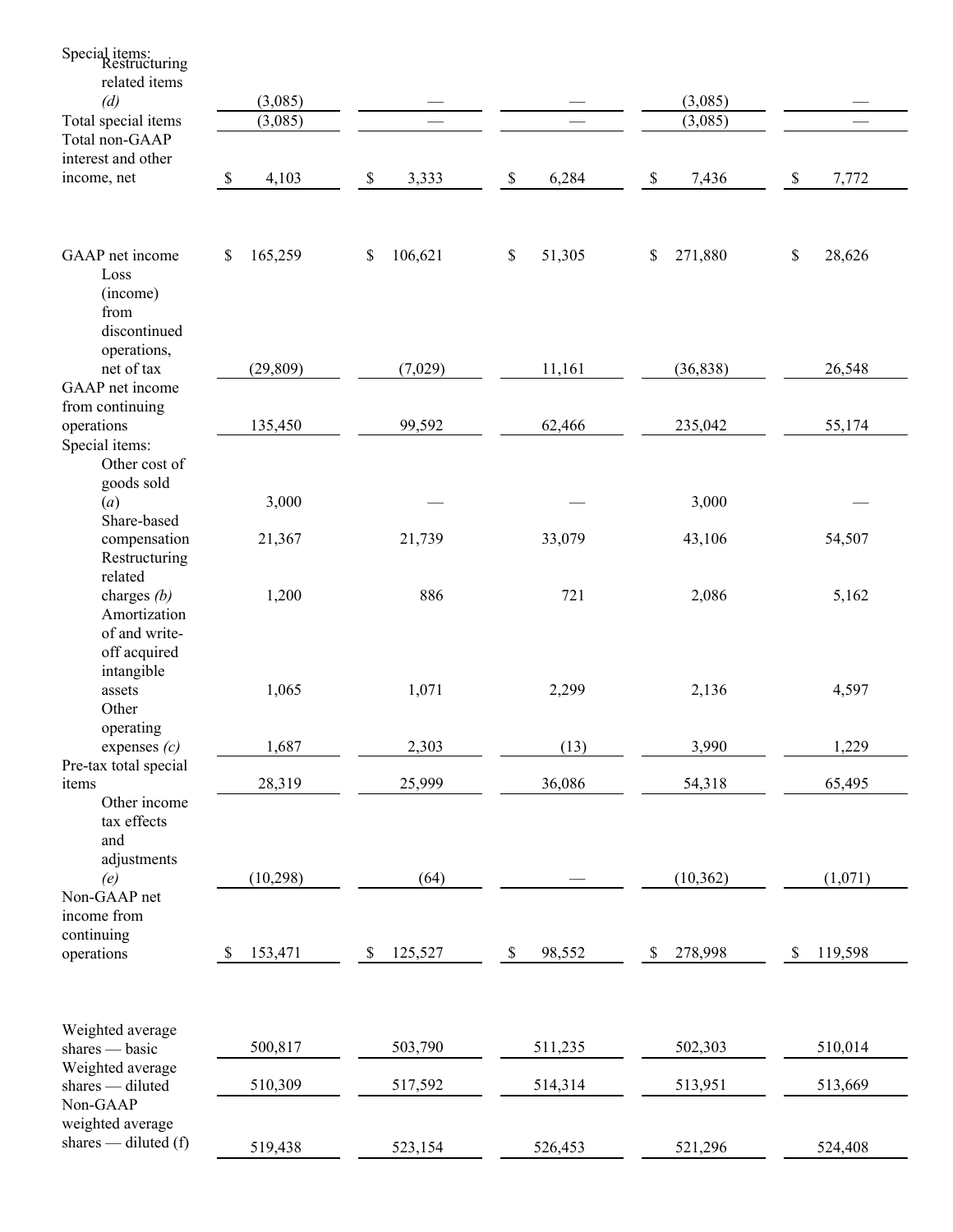| GAAP diluted net<br>income (loss) per                                        |   |      |      |      |      |      |  |
|------------------------------------------------------------------------------|---|------|------|------|------|------|--|
| share from<br>continuing                                                     | ¢ | 0.26 | 0.19 | 0.12 | 0.46 | 0.11 |  |
| operations<br>Non-GAAP diluted<br>net income per<br>share from<br>continuing |   |      |      |      |      |      |  |
| operations                                                                   |   | 0.30 | 0.24 | 0.19 | 0.54 | 0.23 |  |

- *(a)* Other costs of goods sold in the three and six months ended July 29, 2017 include charges for past intellectual property licensing matters.
- *(b)* Restructuring related charges include costs that are a direct result of restructuring. Such charges include employee severance, facilities related costs, contract cancellation charges and impairment of equipment.
- *(c)* Other operating expenses in the three and six months ended July 29, 2017 include costs of retention bonuses offered to employees who remained through the ramp down of certain operations due to the restructuring actions.
- *(d)* Interest and other income, net includes restructuring related items such as gain on sale of a business and foreign currency losses related to restructuring related accruals.
- *(e)* Other income tax effects and adjustments in the three months ended July 29, 2017 and April 29, 2017 includes adjustment to the tax provision based on a non-GAAP tax rate of 4%. Other income tax effects and adjustments in the six months ended July 29, 2017 includes adjustment to the tax provision based on a non-GAAP tax rate of 4%.
- *(f)* Non-GAAP diluted share count excludes the impact of share-based compensation expense expected to be incurred in future periods and not yet recognized in the Company's financial statements, which would otherwise be assumed to be used to repurchase shares under the GAAP treasury stock method.

|                    |                      |   | <b>Three Months Ended</b> |   |                      |      | $%$ Change |     |               |
|--------------------|----------------------|---|---------------------------|---|----------------------|------|------------|-----|---------------|
|                    | <b>July 29, 2017</b> |   | <b>April 29, 2017</b>     |   | <b>July 30, 2016</b> | YoY  |            | QoQ |               |
| Storage $(1)$      | 311,501              | S | 303,808                   | S | 275,343              | 13   | $\%$       |     | $\frac{0}{0}$ |
| Networking (2)     | 147,250              |   | 144,815                   |   | 156,614              | (6)  | $\%$       | 2   | $\frac{0}{0}$ |
| Connectivity $(3)$ | 98,571               |   | 76,091                    |   | 92,689               | 6    | $\%$       | 30  | $\frac{0}{0}$ |
| <b>Total Core</b>  | 557,322              |   | 524,714                   |   | 524,646              | 6    | $\%$       | 6   | $\frac{0}{0}$ |
| Other $(4)$        | 47,428               |   | 47.995                    |   | 72,700               | (35) | $\%$       |     | $\%$          |
| Total Revenue (5)  | 604,750              |   | 572,709                   |   | 597.346              |      | $\%$       | 6   | $\frac{0}{0}$ |

### **Quarterly Revenue Trend (In thousands)**

|                      | <b>Three Months Ended</b> |                     |                      |  |  |  |  |  |  |  |
|----------------------|---------------------------|---------------------|----------------------|--|--|--|--|--|--|--|
| % of Total           | <b>July 29, 2017</b>      | April 29, 2017      | <b>July 30, 2016</b> |  |  |  |  |  |  |  |
| Storage $(1)$        | $\frac{0}{0}$             | $\frac{0}{0}$<br>53 | $\frac{0}{0}$        |  |  |  |  |  |  |  |
| Networking (2)       | $\frac{0}{0}$<br>24       | $\frac{0}{0}$<br>25 | $\frac{0}{0}$<br>26  |  |  |  |  |  |  |  |
| Connectivity $(3)$   | $^{0}/_{0}$<br>16         | $\frac{0}{0}$<br>13 | $\frac{0}{0}$<br>16  |  |  |  |  |  |  |  |
| <b>Total Core</b>    | $\frac{0}{0}$<br>92       | $\frac{0}{0}$<br>91 | $\frac{0}{0}$<br>88  |  |  |  |  |  |  |  |
| Other $(4)$          | $\frac{0}{0}$             | $\frac{0}{0}$<br>9  | $\frac{0}{0}$<br>12  |  |  |  |  |  |  |  |
| <b>Total Revenue</b> | $\frac{0}{0}$             | $\frac{0}{0}$       | $\frac{0}{0}$<br>100 |  |  |  |  |  |  |  |

*(1)* Storage products are comprised primarily of HDD, SSD Controllers and Enterprise Storage Solutions.

*(2)* Networking products are comprised primarily of Ethernet Switches, Ethernet Transceivers, Embedded ARM Processors and Automotive Ethernet, as well as a few legacy product lines in which we no longer invest, but will generate revenue for several